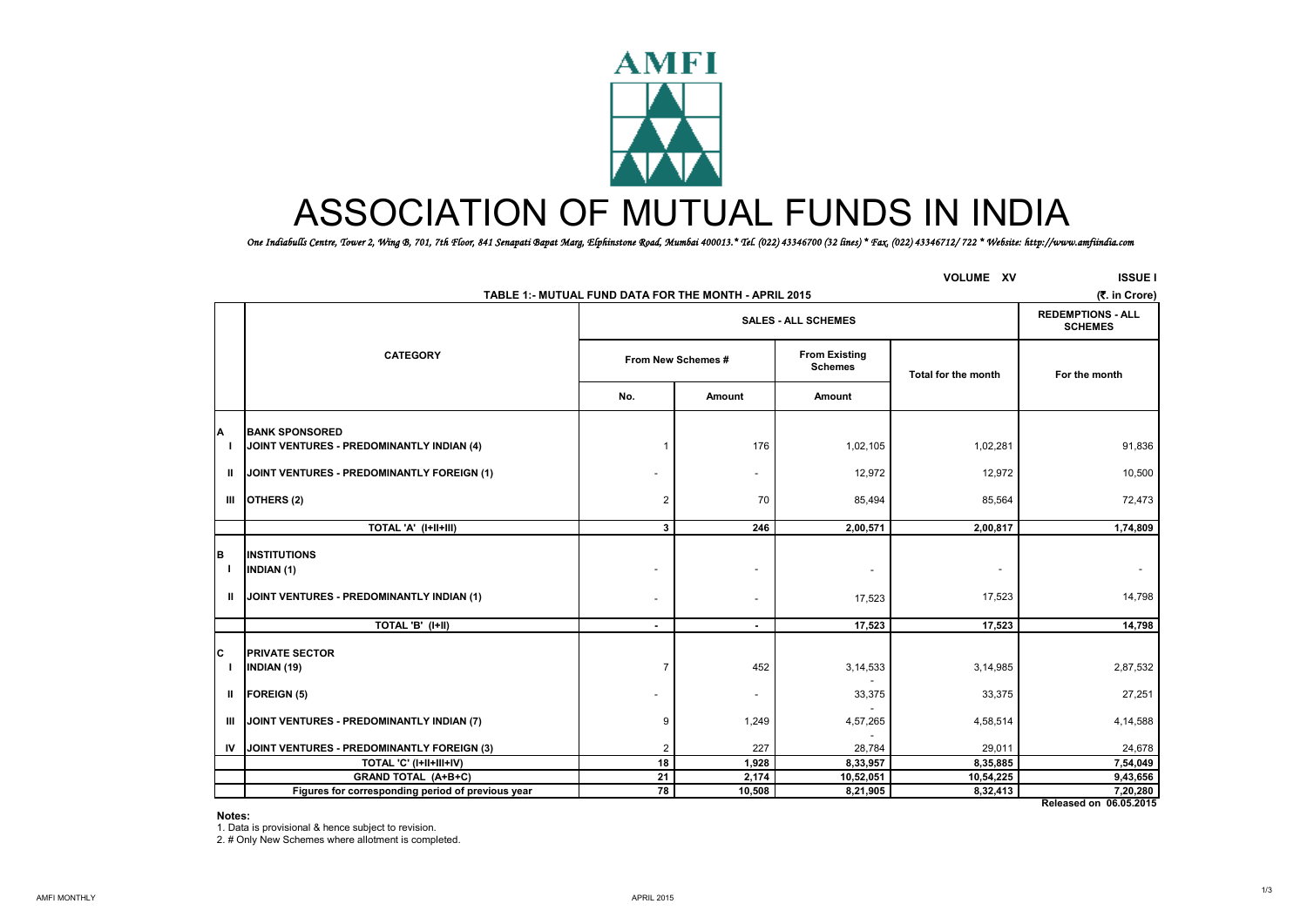|                                 |                      |               |                          | 1.1.1.1.1.0.01.01.00.001.000.000 |                      |        |                      |        |
|---------------------------------|----------------------|---------------|--------------------------|----------------------------------|----------------------|--------|----------------------|--------|
|                                 | Open End             |               | <b>Close End</b>         |                                  | <b>Interval Fund</b> |        | <b>TOTAL</b>         |        |
|                                 | <b>No.of Schemes</b> | <b>Amount</b> | <b>No.of Schemes</b>     | Amount                           | <b>No.of Schemes</b> | Amount | <b>No.of Schemes</b> | Amount |
| <b>INCOME</b>                   |                      | 276           |                          | 884                              |                      |        | 12                   | 1,160  |
| <b>INFRASTRUCTURE DEBT FUND</b> |                      |               |                          | 230                              |                      |        |                      | 230    |
| <b>EQUITY</b>                   |                      |               |                          | 615                              |                      |        |                      | 615    |
| <b>BALANCED</b>                 |                      | 169           |                          |                                  |                      |        |                      | 169    |
| <b>LIQUID/MONEY MARKET</b>      |                      |               |                          |                                  |                      |        |                      |        |
| <b>GILT</b>                     |                      |               |                          |                                  |                      |        |                      |        |
| <b>ELSS - EQUITY</b>            |                      |               |                          |                                  |                      |        |                      |        |
| <b>GOLD ETF</b>                 |                      |               |                          |                                  |                      |        |                      |        |
| <b>OTHER ETFS</b>               |                      |               |                          |                                  |                      |        |                      |        |
| <b>FUND OF FUNDS INVESTING</b>  |                      |               |                          |                                  |                      |        | $\sim$               |        |
| <b>OVERSEAS</b>                 |                      |               | $\overline{\phantom{a}}$ |                                  |                      |        |                      |        |
| <b>TOTAL</b>                    |                      | 445           | 19                       | 1,729                            |                      |        | 21                   | 2,174  |

#### **\*NEW SCHEMES LAUNCHED :**

| <b>OPEN END INCOME :</b>   | Birla Sun Life Corporate Bond Fund                                                                                                                                                                                                                                                                                                                                                                                                                                                                                                 |
|----------------------------|------------------------------------------------------------------------------------------------------------------------------------------------------------------------------------------------------------------------------------------------------------------------------------------------------------------------------------------------------------------------------------------------------------------------------------------------------------------------------------------------------------------------------------|
| <b>OPEN END BALANCED:</b>  | JPMorgan India Balanced Advantage Fund                                                                                                                                                                                                                                                                                                                                                                                                                                                                                             |
| <b>ICLOSE END INCOME :</b> | HDFC FMP 1115D March 2015 (1) - Series 33; HSBC Capital Protection Oriented Fund Series II Plan II; ICICI Prudential Capital Protection Oriented Fund Series VIII 1103 Days Plan B, ICICI<br>Prudential Fixed Maturity Plan Series 76 - 1127 Days Plan W, 1134 Days Plan Y and 1135 Days Plan Z, ICICI Prudential Multiple Yield Fund - Series 9 - 1140 Days Plan A; SBI Dual Advantage Fund -<br>Series VIII; Sundaram Fixed Term Plan GW; UTI Fixed Term Income Fund Series XXI -XV (1103 Days) and Series XXII - I (1099 Days). |
| <b>ICLOSE END IDF :</b>    | IL&FS Infrastructure Debt Fund Series 2A, Series 2B and Series 2C                                                                                                                                                                                                                                                                                                                                                                                                                                                                  |
| <b>ICLOSE END EQUITY:</b>  | Birla Sun Life Emerging Leaders Fund - Series 6; DWS Large Cap Fund Series 2 and Series 3; ICICI Prudential India Recovery Fund Series 2 and Sundaram Select Small Cap Series IV                                                                                                                                                                                                                                                                                                                                                   |

| <b>2.2 EXISTING SCHEMES</b>     |                      |           |                          |        |                      |        |                      |           |
|---------------------------------|----------------------|-----------|--------------------------|--------|----------------------|--------|----------------------|-----------|
|                                 |                      | Open End  | <b>Close End</b>         |        | <b>Interval Fund</b> |        | <b>TOTAL</b>         |           |
|                                 | <b>No.of Schemes</b> | Amount    | <b>No.of Schemes</b>     | Amount | No.of Schemes        | Amount | <b>No.of Schemes</b> | Amount    |
| <b>INCOME</b>                   | 268                  | 47,460    | 862                      |        | 72                   |        | 1202                 | 47,460    |
| <b>INFRASTRUCTURE DEBT FUND</b> |                      |           |                          |        |                      |        |                      |           |
| <b>EQUITY</b>                   | 302                  | 14,216    | 76                       |        |                      |        | 378                  | 14,218    |
| <b>BALANCED</b>                 | 25                   | 1,559     |                          |        |                      |        | 25                   | 1,559     |
| <b>LIQUID/MONEY MARKET</b>      | 52                   | 9,86,807  |                          |        |                      |        | 52                   | 9,86,807  |
| <b>GILT</b>                     | 45                   | 851       |                          |        |                      |        | 45                   | 851       |
| <b>IELSS - EQUITY</b>           | 39                   | 593       | 16                       |        |                      |        | 55                   | 593       |
| <b>GOLD ETF</b>                 | 13                   | 10        |                          |        |                      |        | 13                   | 10        |
| <b>OTHER ETFS</b>               | 34                   | 525       |                          |        |                      |        | 34                   | 525       |
| <b>IFUND OF FUNDS INVESTING</b> | 31                   | 28        | $\overline{\phantom{0}}$ |        |                      | . .    | 31                   | 28        |
| <b>OVERSEAS</b>                 |                      |           |                          |        |                      |        |                      |           |
| <b>TOTAL</b>                    | 809                  | 10,52,049 | 958                      |        | 72                   |        | 1839                 | 10,52,051 |

| AN IVIAL VI ALL VUILIMLU                           |                      |           |                      |        |                      |        |                      |              |  |
|----------------------------------------------------|----------------------|-----------|----------------------|--------|----------------------|--------|----------------------|--------------|--|
|                                                    | Open End             |           | <b>Close End</b>     |        | <b>Interval Fund</b> |        |                      | <b>TOTAL</b> |  |
|                                                    | <b>No.of Schemes</b> | Amount    | <b>No.of Schemes</b> | Amount | <b>No.of Schemes</b> | Amount | <b>No.of Schemes</b> | Amount       |  |
| <b>INCOME</b>                                      | 269                  | 47,736    | 873                  | 884    | 72                   |        | 1,214                | 48,620       |  |
| <b>INFRASTRUCTURE DEBT FUND</b>                    |                      |           |                      | 230    | ۰.                   |        |                      | 230          |  |
| <b>IEQUITY</b>                                     | 302                  | 14,216    | 81                   | 617    | ۰                    |        | 383                  | 14,833       |  |
| <b>BALANCED</b>                                    | 26                   | 1,728     |                      |        | ۰                    |        | 26                   | 1,728        |  |
| <b>LIQUID/MONEY MARKET</b>                         | 52                   | 9,86,807  |                      |        | -                    |        | 52                   | 9,86,807     |  |
| <b>IGILT</b>                                       | 45                   | 851       |                      |        | ۰                    |        | 45                   | 851          |  |
| <b>IELSS - EQUITY</b>                              | 39                   | 593       | 16                   |        | -                    |        | 55                   | 593          |  |
| <b>GOLD ETF</b>                                    | 13                   | 10        |                      |        | ۰                    |        | 13                   | 10           |  |
| <b>OTHER ETFS</b>                                  | 34                   | 525       |                      |        | ۰                    |        | 34                   | 525          |  |
| <b>IFUND OF FUNDS INVESTING</b><br><b>OVERSEAS</b> | 31                   | 28        |                      |        | ۰                    |        | 31                   | 28           |  |
| <b>TOTAL</b>                                       | 811                  | 10,52,494 | 977                  | 1,731  | 72                   |        | 1860                 | 10,54,225    |  |

## **2.3 TOTAL OF ALL SCHEMES**